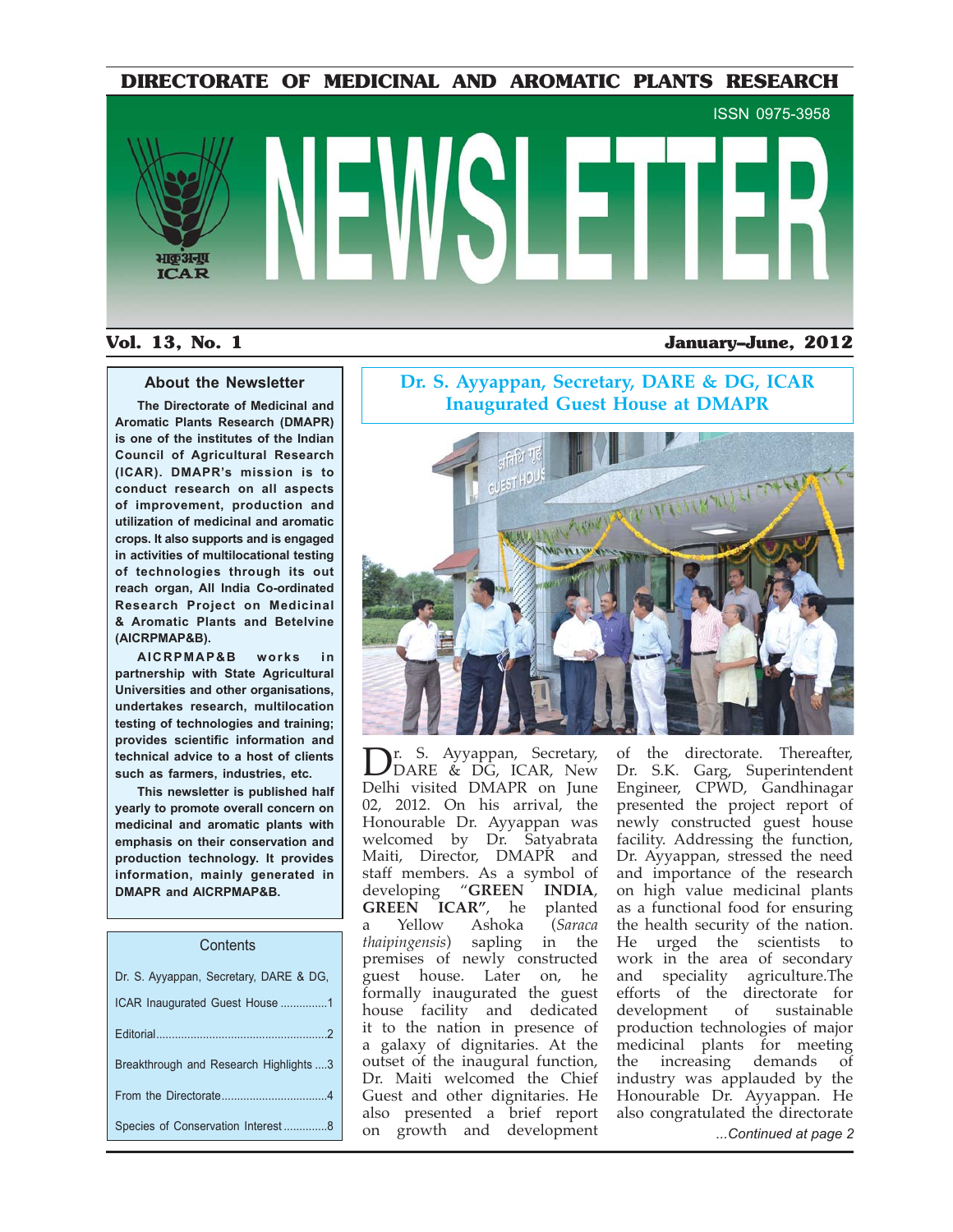# EDITORIAL

# Ayurveda as Traditional Medicine

 $\Gamma$ raditional medicines are the sum total of ancient  $\boldsymbol{1}$  wisdom, knowledge, skills and practices based on the philosophy, viewpoint and experiences indigenous to different cultures which are used to maintain health, as well as to prevent, diagnose, improve or treat various diseases. As per the WHO estimates about 80% population of some of the Asian and African countries rely upon traditional medicines for their primary health care. Herbs are the principal component of traditional medicines although some system use limited ingredients from animal source as well as heavy metals and various salts. The market of various traditional medicines such as Ayurveda, Unani, Siddha, Traditional Chinese Medicine, Tibetian Medicine, Kempo and Korean Medicine are growing for a number of reasons such as ethnic settlements in developed countries, affordability and reputation of some of these traditional medicines. These traditional medicines are expanding well their territories from their place of origin to other advanced countries. Today more than 100 countries have regulations for such traditional medicines. Traditional medicine that has been adopted by other populations (outside its indigenous culture) is often termed as alternative or complementary or nonconventional medicine although these traditional medicines system can be used as full-fledged medicines as parallel to modern medicines. Meanwhile, in many developed countries, complementary and alternative medicine are becoming more and more popular. The percentage of the population which has used CAM at least once is 48% in Australia, 70% in Canada, 42% in USA, 38% in Belgium (WHO Traditional Medicine Strategy 2002-2005).

Now-a-days herbal treatments are the most popular form of traditional medicine, and are highly profitable in the international marketplace. Annual revenues in Western Europe reached US \$ 5 billion in 2003-2004. In China, sale of products totalled US \$ 14 billion in 2005. Herbal medicine revenue in Brazil was US\$ 160 million in 2007 (WHO data). Market is growing steadily.

Although many people believe that because traditional medicines are mainly of herbal in nature (natural), they are safe and carry no risk, traditional medicines and practices can cause harmful, adverse reactions if the product or therapy is of poor quality, or it is taken inappropriately or in conjunction with other medicines. Increased awareness about patients' safety and safe usage is important, as well as more collaboration and communication among providers of traditional medicines and practitioners.

It is therefore timely for International Standard Organization (ISO) to define its role in traditional medicines by developing a strategy to address issues of certification for ensuring safety, efficacy and quality of traditional, complementary and alternative medicines available in the market. In June 2009, the ISO technical management board established ISO/ Technical Committee (TC) 249 with the provisional title of Traditional Chinese Medicines. The scope of TC 249 is on the standardization of Traditional Chinese Medicine. The committee is focusing on quality and safety of natural material and medical devices used in the system as well as information on nomenclature and classification as the foundation of work. Training and education of Traditional Chinese Medicine will be at a later stage.

Encouraged by the initiative of ISO, Bureau of Indian Standards (BIS) in their Food and Agricultural Division (FAD) has set up a sectional committee -FAD 26 - on Ayurveda to promote the countries' old wisdom on health care by setting Indian Standards which will in turn support the inclusion of Ayurveda in the ISO/TM standards. This effort will facilitate the promotion of Ayurvedic products in the international markets and also remove the trade barriers that is existing today because of various apprehensions on the issue of safety and efficacy.

I wish that India should be able to negotiate with its full strength to include the Ayurveda and Unani in the ISO/TC under Traditional Medicine. This will improve the visibility of India in this health sector and fulfil our ancient dream of "सर्वे सन्तु निरामया:".

Iai Hind!

Satyabrata Maiti

## ...Continued from page 1

for adding this facility for the growth and development of science. Prof. Harish Padh, Vice Chancellor, S.P. University, V.V. Nagar, who was guest of honour, complemented the directorate for excellent research work done in the area of medicinal and aromatic plants for ensuring the supply of quality raw drugs and ICAR in general for research work in the area of agriculture for ensuring the food security of our country. Dr. A.M. Shekh, Vice Chancellor, Anand Agricultural University, Anand, in his presidential address expressed his happiness over the infrastructure and instrumentation facility created for research at the directorate. The programme ended with the vote of thanks proposed by Dr. Satyanshu Kumar, Principal Scientist and In Charge, PME Cell, DMAPR, Anand.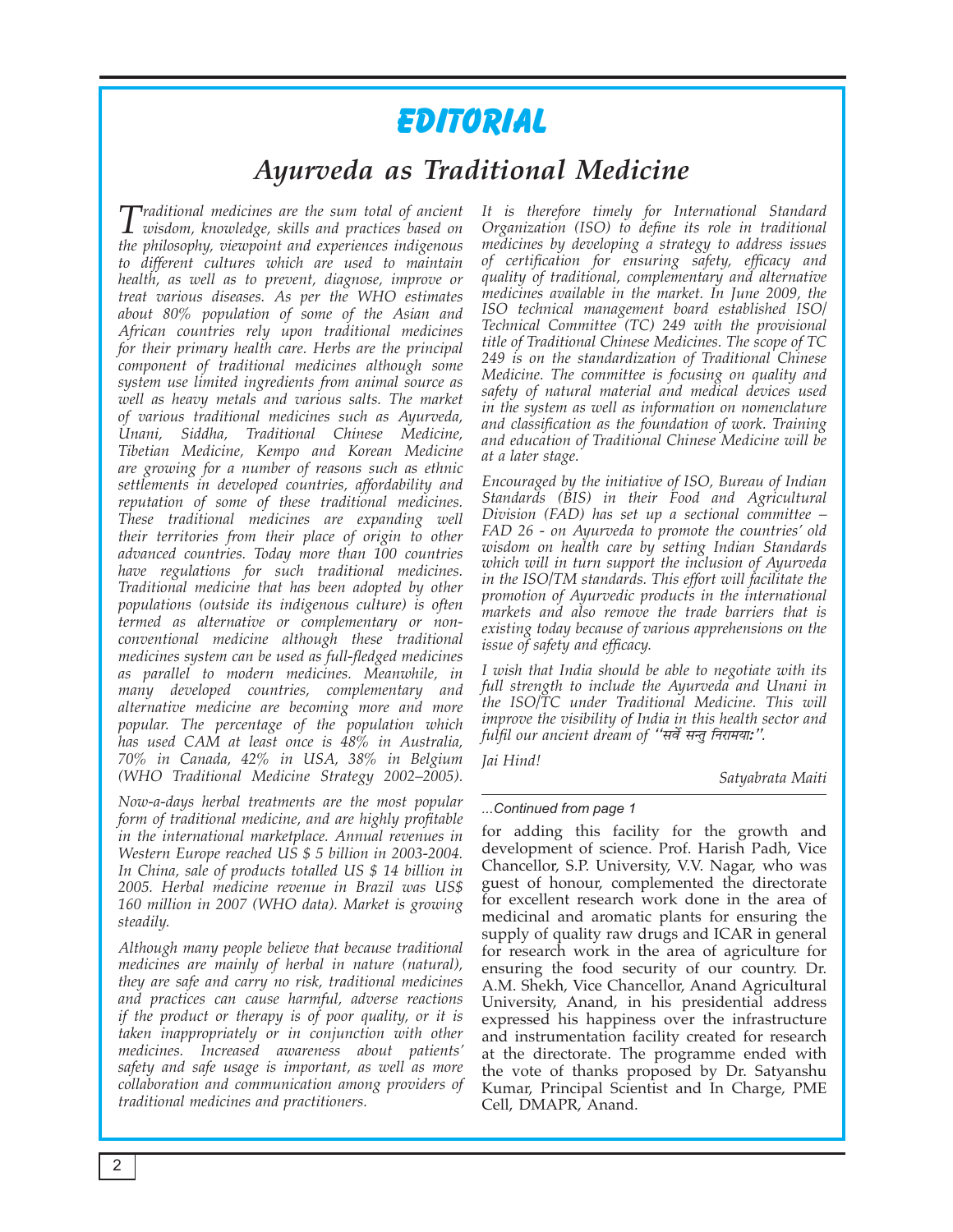# **Breakthrough and Research Highlights**

# Comparative study of starch granules of Tinospora spp.

**Tomparative** studies of starch granules in three Tinspora species namely Tinospora cordifolia, T. crispa and T. sinensis  $(=T.$  malabarensis) were conducted at DMAPR. Starch granular shapes of the three species were of similar types. Starch granular sizes of T. crispa and T. sinensis  $(=T)$ . *malabarensis*) were also within the size range of *T. cordifolia*. Starch granular size, LI  $(\mu m)$  ranged from  $15.31 \pm 3.90$  to  $29.05 \pm 5.48$ and L2  $(\mu m)$  ranged from 9.57  $\pm$  2.72 to 23.62 $\pm$  4.93 among the different accessions of T. cordifolia. Average starch granular size, LI ( $\mu$ m) was 15.11  $\pm$  3.96 and L2 ( $\mu$ m) was 11.56 ±3.77 in *T. crispa*, however, average starch granular size, LI ( $\mu$ m) was 13.11 ±3.29 and L2 ( $\mu$ m) was 10.02  $\pm$ 2.03 in T. sinensis  $(=T.$  malabarensis). Starch granules of T. cordifolia were compared with starch granules of rice, wheat, maize and potato. It was observed that granular shape of T. cordifolia was similar to that of wheat and potato, however, granular size was similar to that of wheat. Biggest starch granules were in potato and smallest was in rice.

# Elite germplasm registered

# **Parent**

Two elite germplasms *i.e.*, one Leach in Withania somnifera - DWS 327 and Plantago ovata - DPO 14 were identified at DMAPR and registered with NBPGR, New Delhi . DWS 327 (INGR 11026) is a dwarf (25-30) cm), early maturing (120-130) days) with high withanolide A content (>1.75 mg  $g^{-1}$  dry weight). DPO 14 (INGR 11035) is an early maturing (80-85 days) mutant line with high harvest index  $(>22\%)$ .

# Quality of market samples of Swertia chirayita and Picrorhiza kurroa

Courteen samples of Swertia  $\mathbf{I}$  *chirayita* received from the AICRPMAP&B centers were analyzed by TLC and HPLC methods at YSPUHF, Solan. The results were compared with genuine S. chirayita sample and only four samples showed the presence of marker compound of the S. *chirayita*, amarogentin. Similarly, out of eleven samples of Picrorhiza kurroa analysed at YSPUHF, Solan, only seven samples showed the presence of marker compounds picroside I and picroside II.

New pest of Varun (Crataeva nurvala Buch. Ham.)



Nymphs and adults of leaf hopper

Jarun (Crataeva nurvala Buch. Ham.) (Capparaceae) is a moderate size deciduous high value medicinal tree that grows almost all over the country, especially in the semi-arid regions. The plant has been categorized as rare or vulnerable in the natural

3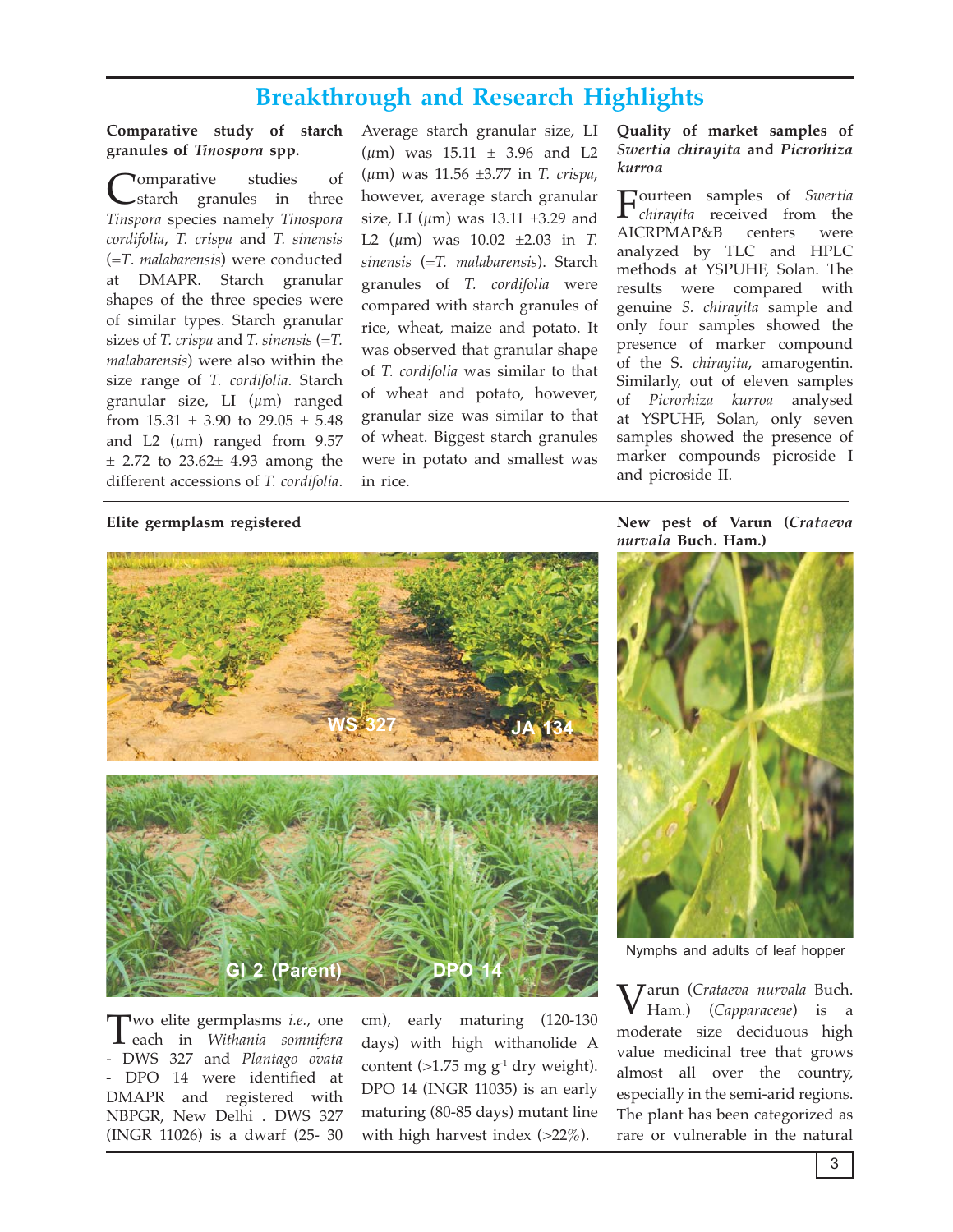environment of India. All plant parts, including roots, stem, bark, leaves, and flowers have medicinal value and the plant is considered valuable in treating various diseases. During routine survey for insect pest at DMAPR, severe infestation of a leaf hopper was observed on Varun plants, both nymphs and adults in large number were present on both the side of leaves. The nymphs were yellowish in color and adults were greenish yellow, small size (length less than 13 mm) elongated and tapering posteriorly. They mainly suck the sap and as a result, leaves gradually turned yellow and under severe conditions complete defoliation was observed. The pest was recorded throughout the year. It

caused complete defoliation and reappeared on the regeneration of leaves it reappeared on the plant. The leaf hopper was identified as Lectotypella rawa Dworakowska (courtesy DR. C. A. Viraktamath, PI, Networking Project on Biosystematic, GKVK, Bangalore). This is the first record of this insect on Crataeva nurvala from India.

# **From the Directorate**

# X<sup>th</sup> Research Advisory Committee (RAC) meeting held

¬enth Research Advisory L Committee meeting was held on April 24, 2012 at DMAPR under the chairmanship of Dr. B. R. Tyagi, Ex Deputy Director, CIMAP, Lucknow. Other members participated in the meeting were Dr. Y. B. Tripathi, Head, Department of Medicinal Chemistry, Institute of Medical Sciences, BHU, Varanasi, Shri Rajneesh Awasthi, C.E.O., Agricons Agropreneurs Limited, Raipur, Dr. Satyabrata Maiti, Director, DMAPR, Anand and Dr. Manish Das, Senior Scientist (Plant) Physiology), Member Secretary, RAC. The meeting started with the presentation of flower bouquet to the chairman and the members of RAC by Dr. S. Maiti followed by the welcome note proposed by Dr. Manish Das. The Chairman initiated the proceedings of the meeting and the action taken report on the recommendations made during the last meeting was presented by the member secretary. The chairman suggested to prioritize the plants for the development of SOPs, for accreditation of

laboratory since the payment for individual test has to be made by the clientele. He also emphasised that markers ISSR should be given priority over RAPD markers in identification of important

traits in medicinal and aromatic plants (MAP). Dr. Y. B. Tripathi, opined that as the standard markers are not available in the market, the directorate should work on the development of standard makers for industry. He also highlighted the importance of research in the area of herbal products and there should be more emphasis on development of standard operating procedures in medicinal and aromatic crops. Sh. Rajneesh Awasthi remarked that aromatic plants should also find place in SOP development programme and emphasised to look for microbial work while working with soil borne



pathogens. He further suggested that as the market of aromatic crop is well structured in comparison to medicinal plants, therefore, more importance to research and cultivation of aromatic crops should be given by the directorate. Dr. Maiti presented an overview of the directorate and it was followed by a presentation of research achievements during the year 2011-12 by Dr. P. Manivel, Principal Scientist (Plant Breeding) and Dr. Vipin Chaudhary, Sr. Scientist (Entomology). Thorough discussions were made on the presentations. The meeting ended with the vote of thanks proposed by Dr. P. Manivel.

# 21<sup>st</sup> Institute Research Committee (IRC) meeting held

The 21<sup>st</sup> Institute Research  $\mathbf 1$  Committee meeting was held under the chairmanship of Dr. Satyabrata Maiti, Director, DMAPR during April 25-26, 2012. Dr. B. R. Tyagi, Ex. Deputy Director, CIMAP, Lucknow and

Chairman, RAC, DMAPR was also present as a special invitee on first day of the meeting to discuss the new research projects proposals submitted by the scientists who joined the directorate during year 2011. Dr. P.

Manivel, Principal Scientist (Plant Breeding) and Member Secretary, IRC, welcomed, Dr. Tyagi, the Chairman and the members of IRC. Dr. Satyabrata Maiti, in his introductory remarks, also welcomed Dr. B. R. Tyagi for the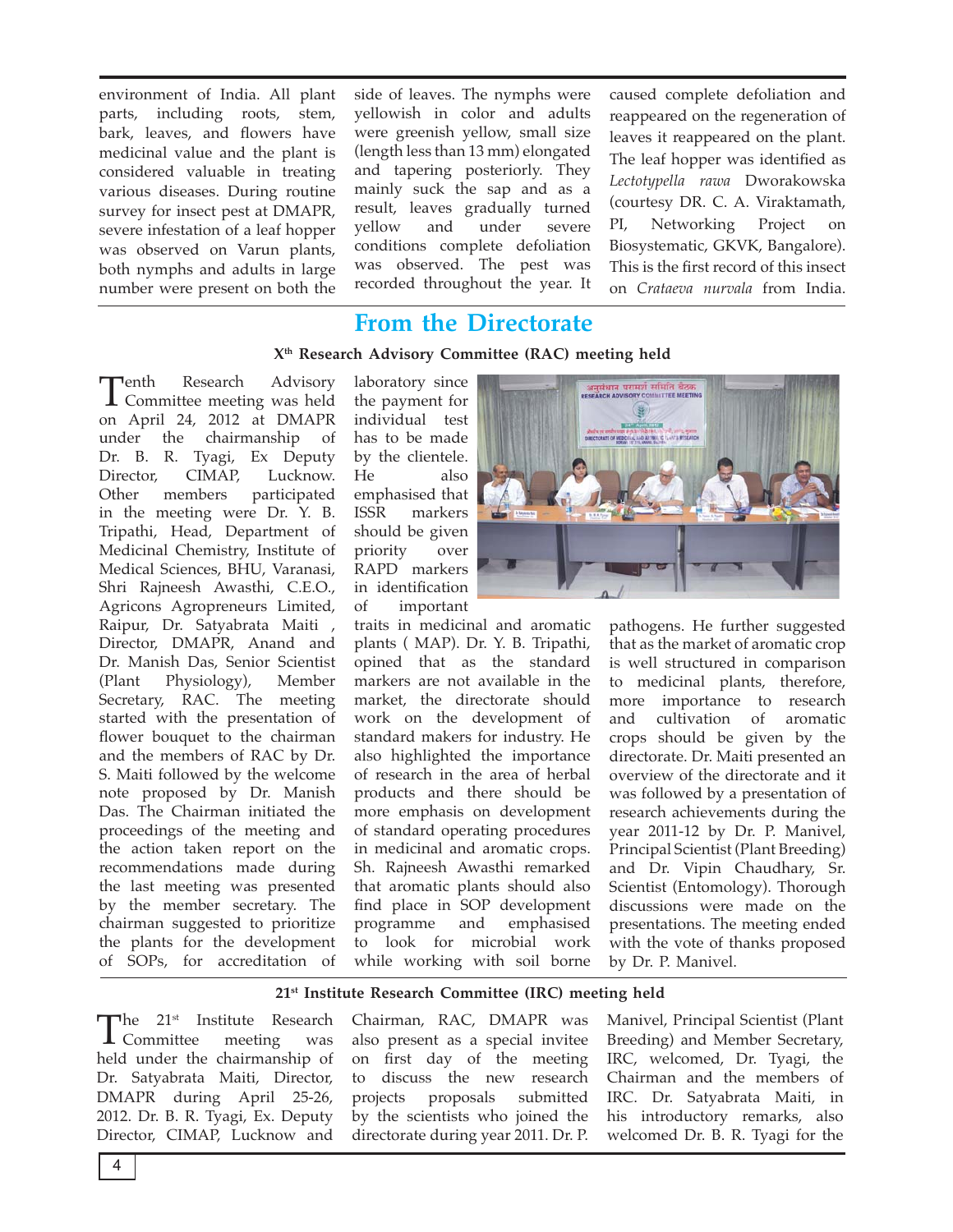meeting and asked the scientists to present the achievements of the last year and target for the next year for the ongoing projects. Thereafter, the action taken report of the last IRC recommendations was presented by Member Secretary. New research project proposals were presented by the newly joined scientists namely Dr. Ruchi Bansal, Scientist (Plant Physiology) and Dr. Vanita N.S., Scientist

(Plant Pathology). New project proposal on "Data management medicinal and aromatic of Plants by IT applications" by Mr. N.S. Rao, Scientist (Computer Applications) and "Development of good agricultural practices Mandukaparni (Centalla for asiatica L.)" by Dr. Ram Swaroop Jat, Sr. Scientist (Agronomy) also presented. were After thorough discussion on new project proposal, the research achievements in plant breeding, crop production, crop physiology, crop protection, quality management and information technology and the target for the year 2012-13 were presented by the scientists. Modifications in new projects and improvement in ongoing projects were suggested. The meeting ended with vote of thanks proposed by the Member Secretary, IRC.

## Seminars organized



Zonal seminar on physiological<br>
and molecular interventions on sustainable crop productivity under climatic changing conditions was organized on January 17, 2012. Another state

level seminar  $\alpha$ sustainable profitable collection and of aromatic cultivation and medicinal Plants in Gujarat was organized on January18, 2012.

# DMAPR scientist bags "Best Woman Athelete" award



n eleven member team  $A$ <sup>"</sup> participated in ICAR Zonal Sports Meet (Western Zone) during February 13-17, 2012 organised at CAZRI, Jodhpur. Dr. Smitha G.R., Scientist (Horticulture) won six gold and two silver medals and was adjudged the "Best Woman Athlete" of the tournament. Dr. Vanita Salunkhe, Scientist (Plant Pathology) won one gold and three silver medals. Mrs. S.H. Nair, T-3 (Laboratory Assistant) also won one gold and one silver medal. The team members were felicitated at the directorate after return.

# **Institute Management** Committee (IMC) meeting held

 $\blacksquare$  he 23<sup>rd</sup> IMC meeting was held  $\perp$  on February 25, 2012 under the chairmanship of Dr. Satyabrata Maiti, Director, DMAPR. Dr. Umesh Srivastava. Assistant Director General (Horticulture-II), Dr. G.G.Rao, Dr. R.S. Kurothe, Dr. Vipin Chaudhary, Sh. Mangal Singh and Sh. K. Raghunadhan were the other members present in the meeting. Sh. Raghunadhan, Member Secretary, presented a brief report of progress achieved by the directorate and action

taken report of the last meeting. Agenda items, research and development activities of the directorate were discussed by the committee members.

### Director, DMAPR invited to **Nepal**

r. Satyabrata Maiti, Director,  $J_{\text{DMAPR}}^{\text{max}}$  visited Katmandu, Nepal as an invited speaker in a three day Natural Product  $\mathcal{U}$ Conference Natural on Products Better Health. for Beauty and Wealth" organized jointly by Indian Embassy, B. P. Koirala - Nepal Foundation and Ministry of Science & Technology, Government of Nepal during April 18-20, 2012. He delivered a lecture on advances in medicinal plant research in India in the technical session "Policy and Planning" on 18<sup>th</sup> April, 2012 and also chaired as moderator in the technical session on "Stakeholder".

Anyone who believes that anything can be suited to everyone is a great fool, because medicine is practised not on mankind in general, but on every individual in particular.

- Henri de Mondeville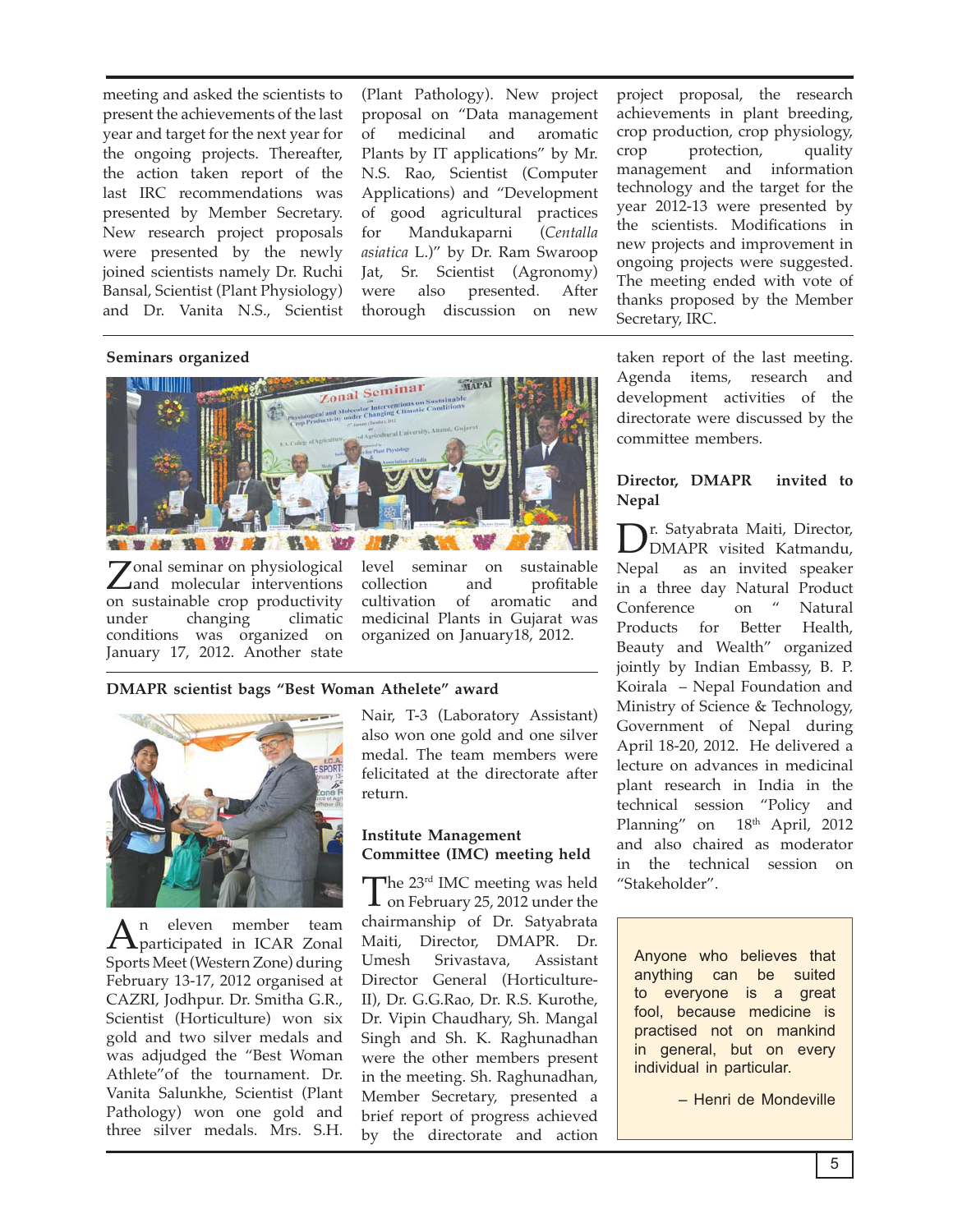# QRT review meeting held at DMAPR



under the RT team chairmanship  $\sigma$ f Padamashree Prof.  $P_{\cdot}$ Pushpangadan with members including Dr. C. K. Katiyar, Dr. Bhag Mal, Dr. S. Edison, Prof. S. R. Yadav and Dr. S. K. Pareek visited Anand during February 29- March 01, 2012. Dr. Satyabrata Maiti, Director. DMAPR. welcomed the chairman and members The team visited the medicinal plants field gene bank, herbal

garden, arboretum, experimental field and laboratories facilities of the directorate on February 29, 2012. Later, in an interactive meeting with the scientists of the directorate, the chairman and members suggested modifications in some of the on-going projects for their improvement. The team also visited AICRPMAP&B centre at Anand Agricultural University, Anand on March 01, 2012.



Training-cum-awareness programme on "Protection of Plant Varieties and Farmers' Rights Act" organised

training-cum-awareness  $\mathbf{\Lambda}$ programme on "Protection of Plant Varieties and Farmers' Act" Rights supported by Protection of Plant Varieties and Farmers' Rights Authority (PPV&FRA), New Delhi, was

organized at the directorate on March 3, 2012. Participants were from state agricultural university, state medicinal plant board, agriculture departments, Krishi Vigyan Kendra and nongovernmental organizations. Officials from the PPV&FRA, New Delhi, research scholars and professionals of Ayurveda also attended the training. The genesis of PPV&FRA, its different acts and importance in the Indian context were explained in details. In the training programme, farmers' rights under PPV&FRA, notifications, schedules, objectives and its salient features were also described in the lectures. Details of the initiatives of the Government of India with reference to legislation for providing an effective system for protection of plant varieties, farmers' and breeder's rights and encouragement for the development of new varieties of plants were also discussed with trainees. Visit to DUS testing fields, herbal garden and field gene bank of the directorate was also arranged. A leaflet on PPV&FR Act, in Gujarati language was also released. The impact of training was evaluated through a questionier.

# Farmers' training on "Production of Aromatic Plants" organised

t the directorate, a farmers'  $A$ <sub>training</sub> programme on "Production of Aromatic Plants" was organised on March 2, 2012. This training programme was supported by the Directorate of Arecanut and Spices Development, Calicut, Kerala. Fifty farmers from different villages of Godhra district of Gujarat attended the training. Training-on-hands on planting techniques was given to the trainees. Later on visit to the aromatic plants' field and nursery was also arranged.

### International Women's Day celebrated

International Women's Day was  $\mathbf{\mathbf{\mathbf{\mathsf{L}}}$  celebrated at the directorate by the Women's Cell, DMAPR, On this occasion competitions like rangoli, memory game, innovative health food preparations etc. were organised. On the onset of the function, Dr. Geetha, K.A. Chairperson, DMAPR Women's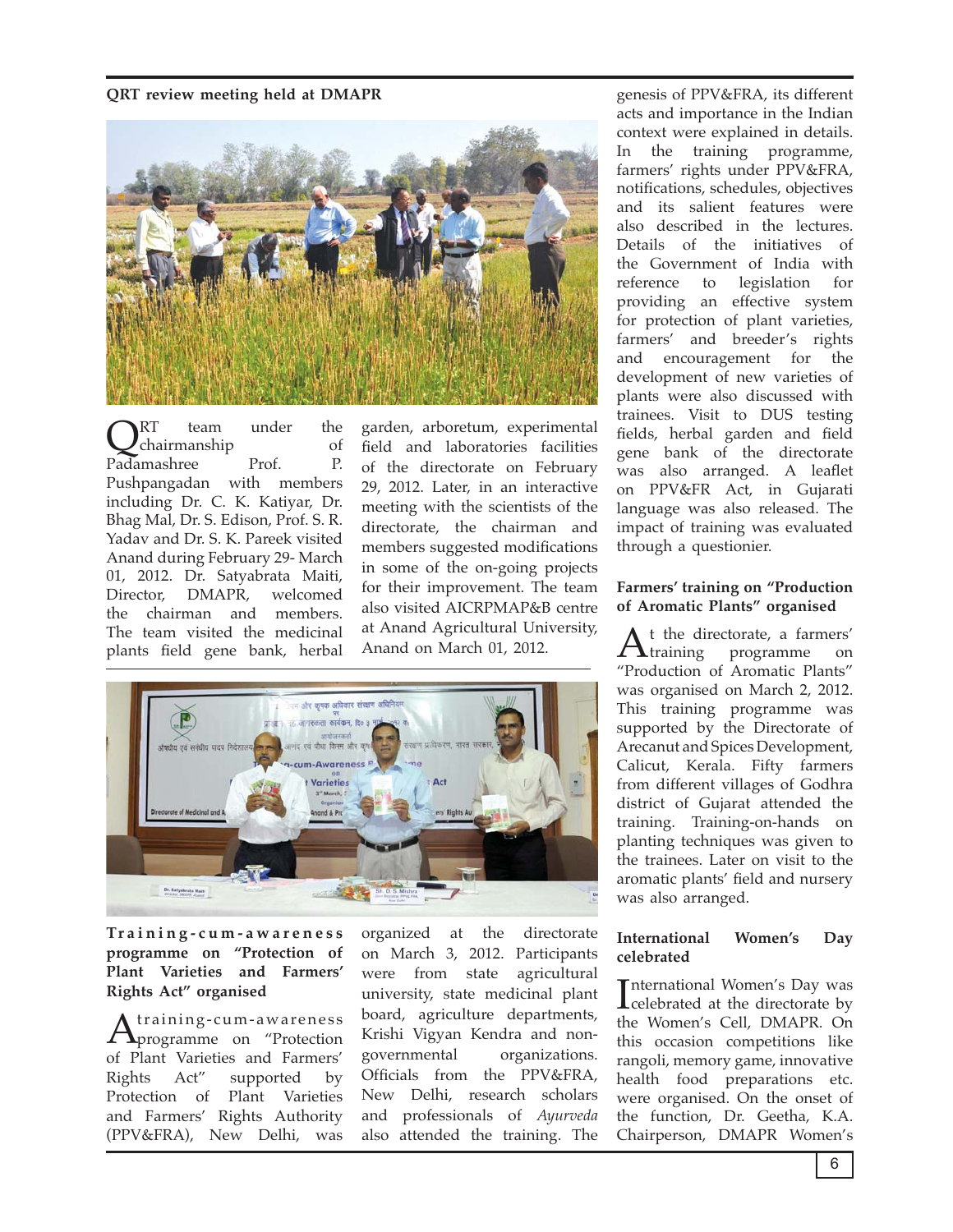

welcomed Cell the guests. The function was chaired by Dr. Satyabrata Maiti, Director, DMAPR and Ms. Viji Varghese,

# List of distinguished visitors

- · Dr. Umesh Srivastava, ADG (Hort. II), ICAR, New Delhi on February 25, 2012
- Padmashree Prof. P. Pushpangadan, DG, AIHBPD, Trivandrum on February 29, 2012
- Dr. C. K. Katiyar, Vice President & Head, Health Care Research, Dabur India Ltd., Delhi on February 29, 2012
- $\bullet$  Dr. **Bhag** Mal, Formerly Coordinator, Bio-diversity International, New Delhi on February 29, 2012
- $\cdot$  Dr S. Edison, Formerly Director, CTCRI, Trivandrum on February 29, 2012
- Prof. S. R. Yadav, Deptt. of Botany, Shivaji University, Kolhapur on February 29, 2012
- Dr. S. K. Pareek, Retd. Principal Scientist, NBPGR, New Delhi on February 29, 2012
- Dr. S. Ayyappan, Secretary, DARE & Director General, ICAR, New Delhi on June 02, 2012
- $\cdot$  Prof. Harish Padh, Vice Chancellor, S.P. University, V.V. Nagar, Anand on June 02, 2012
- $\bullet$  Dr. A. М. Shekh, Vice Chancellor, Anand Agricultural University, Anand on June 02, 2012

Centre Head, Zydus Hospital, Anand, was the Chief Guest. A special lecture was delivered by Ms. Varghese and in her lecture

- Dr. J. Jayashankar, Director, Central Institute of Freshwater Aqua Culture, Bhubaneshwar on June 02, 2012
- Dr. S. K. Garg, Superintendent Engineer, CPWD, Gandhinagar, on June 02, 2012
- Dr. K. B. Kathiria, Director Research, Anand Agricultural University, Anand on June 02, 2012
- · Dr. P. P. Patel, Director of Extension, Anand Agricultural University, Anand on June 02, 2012
- Dr. K. P. Patel, Principal, B.A. College of Agriculture, Anand Agricultural University, Anand on June 02, 2012
- Dr. K. C. Dalal, Formerly Director, DMAPR, Anand on June 02, 2012
- Dr. D. J. Patel, Formerly Principal, B.A. College of Agriculture, Anand on June 02, 2012
- Dr. I. L. Kothari, Formerly Head, Deptt. Of Biosciences, S.P. University, V.V. Nagar, Anand on June 02, 2012
- S. Dr. Sriram. Formerly  $\bullet$ Head. Medicinal Plants (AICRPMAP&B). Anand Agricultural University, Anand on June 02, 2012
- $\bullet$ Dr. G. G. Rao, Head, CSSRI Regional Station, Bharuch on June 02, 2012

she reminded the audience about the empowerment of women for the well being of the society. Awards to the winners of the various competitions were jointly presented by Dr. Satyabrata Maiti and Ms. Viji Varghese. The programme ended with vote of thanks proposed by Dr. Ruchi Bansal. A contribution received from the staff members was deposited to Old Age Home, Lambhvel, Anand. The function was followed  $bv$ medical counseling by a team of doctors from Zydus Hospital, Anand.

- Dr. Sanjay Singh, Head CHES, Godhra, on June 02, 2012
- Dr. Chandrakanta Mishra, Head, CIFA Reginal Station, Anand on June 02, 2012
- Dr. G. C. Jadeja, Prof  $\&$ Head, Deptt. of Botany Biotechnology, and Anand Agricultural University, Anand on June 02, 2012
- Dr. R. N. Pandey, Prof & Head, Deptt. of Plant Pathology, Anand Agricultural University, Anand on June 02, 2012
- Dr. M. M. Roy, Director, CAZRI, Jodhpur on June 28, 2012